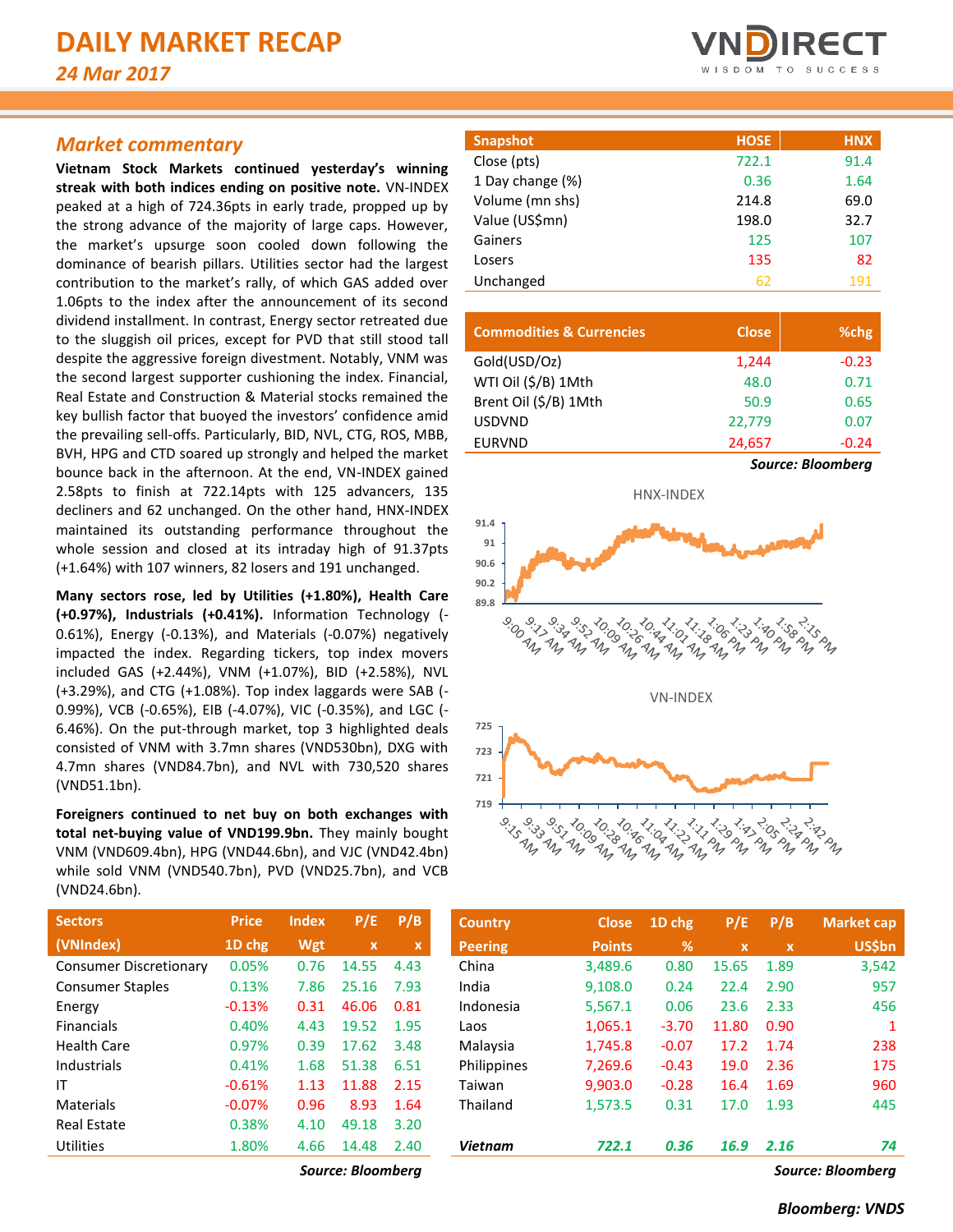

# **Market News**

**Oil headed for a weekly loss as OPEC and its allies prepared to meet for a review of their production cuts, while swelling U.S. inventories indicated the measures aren't working yet.** Futures rose 0.7% in New York, trimming the weekly loss to 1.5%. U.S. crude output continued to expand along with inventories last week, data from the government showed on Wednesday. While OPEC won't formally decide until May whether to prolong a production-cut deal aimed at easing a global glut, officials will meet this weekend in Kuwait to discuss its progress. *(Bloomberg)*

**Remittances to HCM City, which routinely accounts for the highest amount in the country, has topped US\$1bn already this year.** Nguyen Hoang Minh, Deputy Director of the State Bank of Vietnam (SBV)'s HCM City office, said 58% of the amount came from the US and 22% from Europe. Remittances by Vietnamese guest workers abroad have not increased by much this year, he said. *(English.vietnamnet.vn)*

**FTA brightens prospects of Vietnamese footwear products.** Prospects are bright for Vietnam's footwear exports after the EU-Vietnam Free Trade Agreement comes into force in 2018. Diep Thanh Kiet, Vice Chairman of the Vietnam Leather, Footwear, and Handbags Association (Lefaso), said that a 0% tariff rate will be applied to around 50 types of Vietnamese-made footwear products exported to Europe. In this new landscape, Vietnam's footwear export turnover to Europe is predicted to grow significantly in 2019. *(Vir.com.vn)*

**Vietnam will impose anti-dumping duties on Chinese steel.** Vietnam Ministry of Industry and Trade will impose temporary anti-dumping duties on H-shaped steel products from China, including Hong Kong, according to Mar 21 decision posted on Ministry's website. The decision will become effective 15 days from the signing day. Temporary anti-dumping duties will be imposed as additional import tariffs. *(Bloomberg)*

**Vietnam's disbursed FDI has increased by 196% MoM to US\$2.07bn in March,** Ministry of Planning and Investment said on its website on Friday. In particular, 180 new projects get permits in March with pledged FDI capital totaling US\$888.3mn (13% MoM). Besides, 86 working projects register to increase investment capitals in March, totaling US\$3.18bn (448% MoM) and foreign investors spend US\$233.9mn on stake purchases in March (48% MoM). *(Bloomberg)*

**Vietnam FDI-backed companies have generated US\$734mn trade surplus in March.** The value of exports produced by FDI-backed companies rose by 24% MoM to US\$11.693bn in March, Ministry of Planning and Investment says on its website Friday. *(Bloomberg)*

**Damage from 24-hour fire at Kwong Lung-Meko garment plant in Tra Noc Industrial Park of Can Tho city is estimated at US\$6mn,** citing Colonel Tran Ngoc Hanh, Head of Can Tho city's Public Security Department. *(Bloomberg)*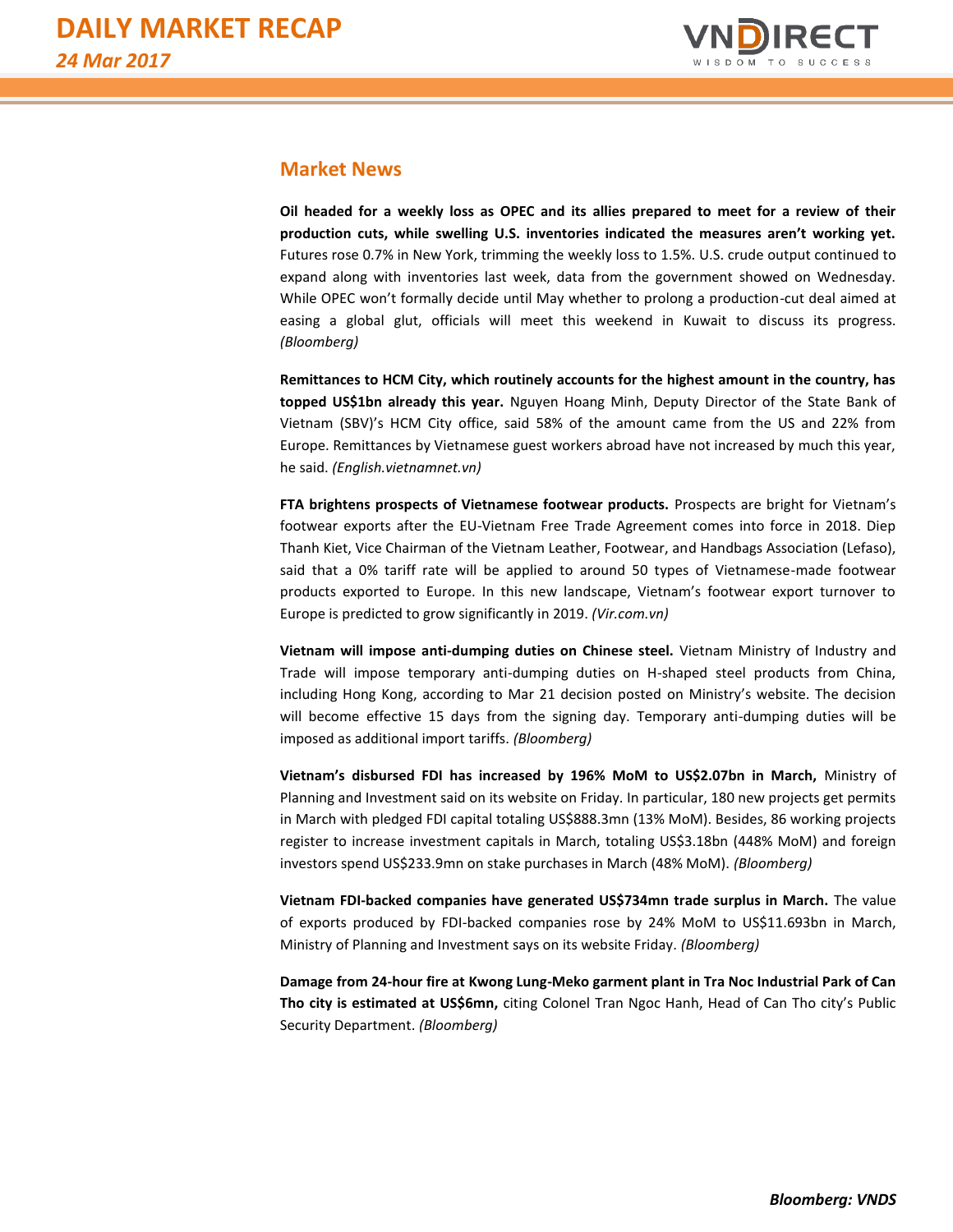

# **Corporate News**

**Asia Commercial Bank (ACB VN) - 2017 business plan:** ACB targets 2017 EBT to rise by 32% YoY to more than VND2.2trl, the lender said in document prepared for Apr 10 shareholders' meeting. Besides, the bank's 2017 credit growth is targeted at 16% vs. 21% as of end-2016 while 2017 total assets growth is predicted at 16% (similar to last year). In addition, 2017 bad debt ratio is targeted at less than 2% vs. 0.88% as of end-2016. *(Bloomberg)*

**Mobile World Investment Corporation (MWG VN) - shareholder's activity:** Mekong Enterprise Fund II has registered to sell 1mn MWG shares from Mar 29 to Apr 27. If successful, it will reduce its stake from 5.20% to 4.55%, according to Ho Chi Minh City Stock Exchange filing. Notably, the fund failed to sell 1mn MWG shares registered from Feb 27 to Mar 28. *(Bloomberg)*

**Cuong Thuan Idico Development Investment Corporation (CTI VN) – 2016 business results, 2017 business plan, share issuance and ESOP share issuance:** For 2016, CTI recorded VND1.027trl in consolidated revenue (completing 98% of full year target), VND113bn in EAT (exceeding the year target by 4%) and 16% in dividend ratio (not stated in cash or stock). The payment shall be made within 2Q2017. Besides, CTI's BoD has approved the 2017 business plan of the parent company with VND1.396trl in revenue (+36.3% YoY), VND140.9bn in EAT (+24.7% YoY) and dividend ratio of 17% (not stated in cash or stock). Additionally, CTI also plans to issue additionally 20mn shares, thus increasing its chartered capital to approx. VND630bn. In particular, it will issue 18mn shares for strategic investors at the minimum price of VND22,000/share and 2mn ESOP shares at the price of VND15,000/share. *(Cafef.vn)*

**Long Hau Corporation (LHG VN) - 2017 business plan:** In 2017, LHG targets VND481.8bn in net revenue (approximately equivalent to 2016's figure) and VND101.32bn in EAT (-38.77% YoY). *(Cafef.vn)*

**NBB Investment Corporation (NBB VN) - 2017 business plan:** In 2017, NBB expects to record VND1trl in revenue and VND72bn in EAT, according to the company's statement on website. Besides, the firm also seeks shareholders' approval to issue 31.9mn shares to raise its chartered capital by VND319bn. *(Bloomberg)*

**Hai Ha Confectionery JSC (HHC VN) - shareholder's activity:** On Mar 17, Mr. Vu Hai purchased 3.9mn HHC shares (23.74%) and became the company's major shareholder. Prior to the transaction, Mr. Hai did not own any HHC share. *(Cafef.vn)*

**PetroVietnam Northern Gas JSC (PVG VN) – 2016 business result and 2017 business plan:** For 2016, PVG recorded VND2.526trl in revenue (exceeding the year target by 6%) and VND14.3bn in EAT (exceeding full-year goal by 17%). The company also sets 2017 business plan with VND2.847trl in revenue (+13% YoY) and VND8.8bn in EAT (-38% YoY). *(Cafef.vn)*

**LDG Investment JSC (LDG VN) – estimated 1Q2017 business results:** For 1Q2017, LDG expects to achieve VND150bn in revenue (+0.7% YoY) and VND70bn in EBT (+40% YoY). Notably, EAT of the parent company is estimated at VND56bn (+60% YoY and completing nearly 25% of the year target). *(Cafef.vn)*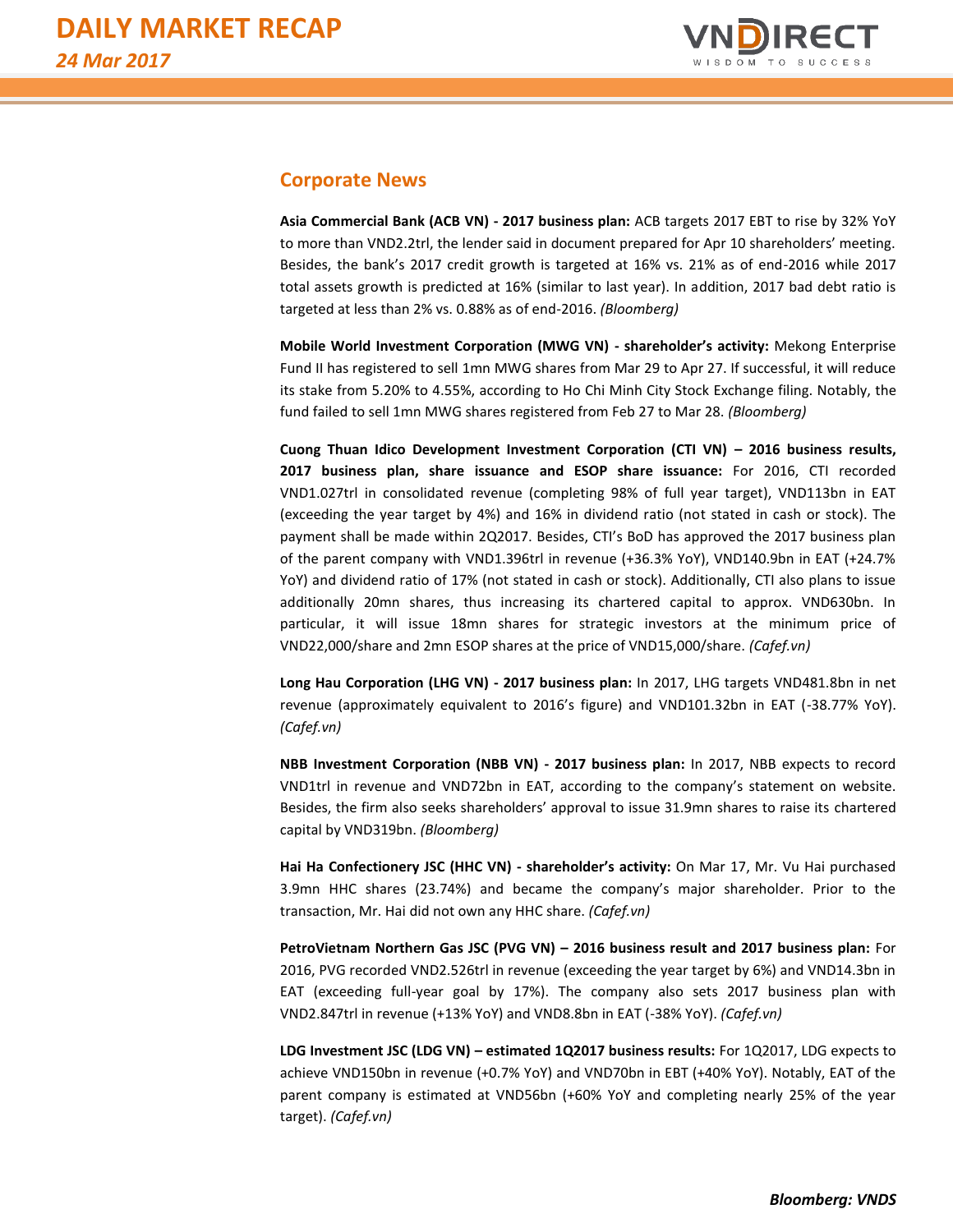

**Dinh Vu Port Investment and Development JSC (DVP VN) – 2016 business results and 2017 business plan:** For 2016, DVP recorded VN702.6bn in revenue (+0.3% YoY), VND317bn in EBT (+2% YoY) and VND286.8bn in EAT (+2% YoY). The company also approved 2017 business plan with 620,000TEU in total production output, VND685bn in revenue (-2% YoY), VND310bn in EBT (+15.3% YoY) and pay a dividend of more than 30% (not stated in cash or stock). Additionally, the firm plans to pay the second 2016 cash dividend of VND2,500/share (est. 2016 dividend yield of 7%). *(Vietstock.vn)*

**Hoi An Tourist Service JSC (HOT VN) – dividend payment:** Apr 13 and Apr 14 will be the ex-date and record date, respectively, for receiving 2016 cash dividend of VND1,200/share (est. 2016 dividend yield of 5.2%). The payment shall be made from May 10. *(Cafef.vn)*

**Hoang Quan Consulting Trading Service Real Estate Corporation (HQC VN) – 2017 AGM:** HQC's 2017 AGM is scheduled on Apr 15 at Rex Hotel, 141 Nguyen Hue Street, Ben Nghe Ward, District 1, HCMC. *(Cafef.vn)*

**Bac Giang Exploitable Mineral JSC (BGM VN) – trading suspension:** Ho Chi Minh Stock Exchange (HOSE) has announced the trading suspension of nearly 46mn BGM shares starting from Mar 30. The reason is that the company continuously violated the regulation regarding information disclosure after being put under special control status from Sep 21, 2016. *(Cafef.vn)*

**Song Da Investment - Development JSC (SIC VN) - 2017 AGM and 2017 business plan:** SIC's 2017 AGM will be held on Apr 01 at New Pacific Hotel, 9-11 Ky Dong Street, Ward 9, District 3, HCMC. At the company's AGM, the BoD will seek shareholders' approval for 2017 business plan with VND172.2bn in net revenue (+224.4% YoY), VND19.8bn in EAT (-57.3% YoY) and 10% in dividend ratio (not stated in cash or stock). *(Ndh.vn and Cafef.vn)*

**Quang Nam Rubber Investment JSC (VHG VN) - treasury shares:** VHG sold its entire 4,010,230 treasury shares from Mar 01 to Mar 20 via order-matching method at the average price of VND2,265/shares. *(Cafef.vn)*

**Tien Trung Investment Construction And Technology JSC (TTZ VN) - shareholder's activity and 2017 AGM:** Mrs. Nguyen Tuyet Nhung - wife of BoD member Hoang Anh Quyet - fully divested her stake of 500,000 TTZ shares (7.14%) from Mar 10 to Mar 21. Besides, Mar 31 and Apr 03 will be the ex-date and record date, respectively, for attending TTZ's 2017 AGM, which will be held on Apr 27. Further information regarding the meeting will be announced later. *(Cafef.vn)*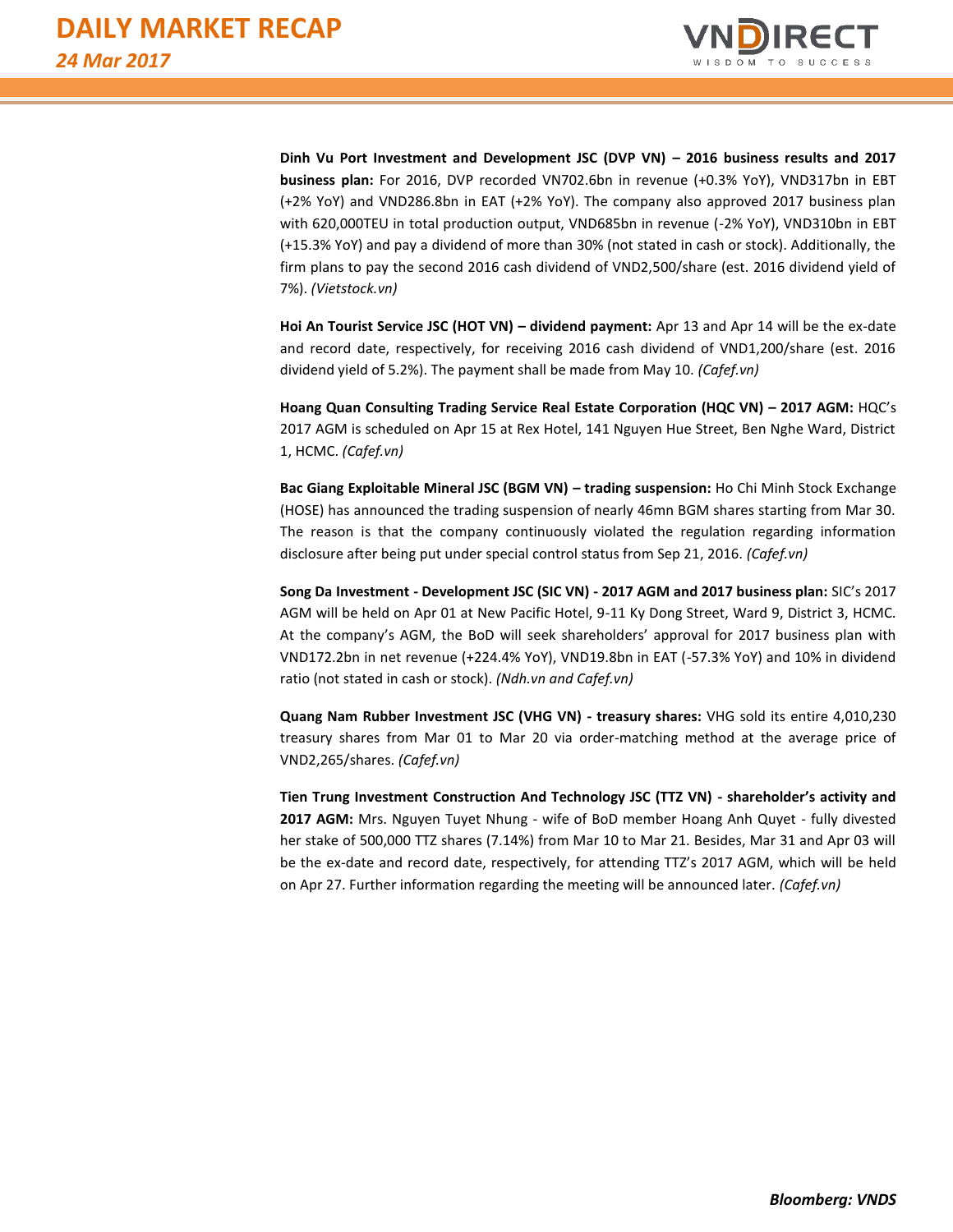

### **MARKET MOVEMENTS**

|                    |              |       | <b>HOSE</b> |         |              |                    |              |       | <b>HNX</b> |         |            |
|--------------------|--------------|-------|-------------|---------|--------------|--------------------|--------------|-------|------------|---------|------------|
| <b>Top gainers</b> |              |       |             |         | <b>VND</b>   | <b>Top gainers</b> |              |       |            |         | <b>VND</b> |
| <b>Ticker</b>      | Last         | Chg   | %chg        | Vol.    | <b>Index</b> | <b>Ticker</b>      | Last         | Chg   | %chg       | Vol.    | Index      |
|                    | <b>Price</b> |       |             |         | impact       |                    | <b>Price</b> |       |            |         | impact     |
| PPI                | 2,300        | 150   | 7.0         | 474,350 | 0.003        | KHL                | 900          | 100   | 12.5       | 33,200  | 0.000      |
| <b>TAC</b>         | 81,300       | 5,300 | 7.0         | 15,170  | 0.043        | CMI                | 5,500        | 500   | 10.0       | 111,200 | 0.000      |
| HU1                | 6,450        | 420   | 7.0         | 42,310  | 0.002        | <b>MPT</b>         | 5,500        | 500   | 10.0       | 266,550 | 0.000      |
| <b>TTF</b>         | 8,030        | 520   | 6.9         | 726,130 | 0.031        | <b>PDC</b>         | 4.400        | 400   | 10.0       | 3,300   | 0.000      |
| <b>AGR</b>         | 4,330        | 280   | 6.9         | 2.76MLN | 0.025        | <b>SEB</b>         | 37.400       | 3,400 | 10.0       | 100     | 0.000      |

| <b>Top losers</b> |              |        |        |         | <b>VND</b>   |
|-------------------|--------------|--------|--------|---------|--------------|
| <b>Ticker</b>     | Last         | Chg    | %chg   | Vol.    | <b>Index</b> |
|                   | <b>Price</b> |        |        |         | impact       |
| HID               | 5,750        | -430   | $-7.0$ | 92,320  | $-0.006$     |
| VNA               | 1,070        | -80    | $-7.0$ | 161,520 | $-0.001$     |
| <b>CYC</b>        | 3,910        | $-290$ | $-6.9$ | 110     | 0.000        |
| <b>VPH</b>        | 12,500       | $-900$ | $-6.7$ | 940,200 | $-0.020$     |
| VAF               | 13,300       | $-950$ | $-6.7$ | 20      | $-0.015$     |

|               | <b>Top index movers</b> |       |      |         | <b>VND</b> |
|---------------|-------------------------|-------|------|---------|------------|
| <b>Ticker</b> | Last                    | Chg   | %chg | Vol.    | Index      |
|               | <b>Price</b>            |       |      |         | impact     |
| GAS           | 54,500                  | 1,300 | 2.4  | 516,030 | 1.064      |
| <b>VNM</b>    | 141,700                 | 1,500 | 1.1  | 1.08MLN | 0.931      |
| BID           | 17,900                  | 450   | 2.6  | 8.24MLN | 0.658      |
| NVL           | 69,000                  | 2,200 | 3.3  | 1.45MLN | 0.554      |
| CTG           | 18,700                  | 200   | 1.1  | 2.47MLN | 0.318      |

| <b>Top index laggers</b> | <b>VND</b>   |          |        |         |              |
|--------------------------|--------------|----------|--------|---------|--------------|
| <b>Ticker</b>            | Last         | Chg      | %chg   | Vol.    | <b>Index</b> |
|                          | <b>Price</b> |          |        |         | impact       |
| SAB                      | 200,000      | $-2,000$ | $-1.0$ | 101,770 | $-0.548$     |
| <b>VCB</b>               | 38,000       | $-250$   | $-0.7$ | 1.41MLN | $-0.385$     |
| FIB                      | 11,800       | $-500$   | $-4.1$ | 492.430 | $-0.264$     |
| VIC                      | 42,350       | $-150$   | $-0.4$ | 1.56MLN | $-0.169$     |
| LGC                      | 22,450       | $-1,550$ | $-6.5$ | 5,070   | $-0.128$     |

|                    |              |       | HUSE |         |              |                    |              |       | HNX  |         |            |
|--------------------|--------------|-------|------|---------|--------------|--------------------|--------------|-------|------|---------|------------|
| <b>Top gainers</b> |              |       |      |         | <b>VND</b>   | <b>Top gainers</b> |              |       |      |         | <b>VND</b> |
| Ticker             | Last         | Chg   | %chg | Vol.    | <b>Index</b> | Ticker             | Last         | Chg   | %chg | Vol.    | Index      |
|                    | <b>Price</b> |       |      |         | impact       |                    | <b>Price</b> |       |      |         | impact     |
| PPI                | 2,300        | 150   | 7.0  | 474.350 | 0.003        | KHL                | 900          | 100   | 12.5 | 33,200  | 0.000      |
| TAC                | 81,300       | 5.300 | 7.0  | 15,170  | 0.043        | CMI                | 5,500        | 500   | 10.0 | 111,200 | 0.000      |
| HU1                | 6,450        | 420   | 7.0  | 42,310  | 0.002        | <b>MPT</b>         | 5,500        | 500   | 10.0 | 266,550 | 0.000      |
| TTF                | 8,030        | 520   | 6.9  | 726,130 | 0.031        | <b>PDC</b>         | 4,400        | 400   | 10.0 | 3,300   | 0.000      |
| AGR                | 4.330        | 280   | 6.9  | 2.76MLN | 0.025        | <b>SEB</b>         | 37.400       | 3.400 | 10.0 | 100     | 0.000      |

| <b>Top losers</b> |                      |        |        |         | <b>VND</b>      | <b>Top losers</b> |                      |          |         |         | <b>VND</b>      |
|-------------------|----------------------|--------|--------|---------|-----------------|-------------------|----------------------|----------|---------|---------|-----------------|
| Ticker            | Last<br><b>Price</b> | Chg    | %chg   | Vol.    | Index<br>impact | <b>Ticker</b>     | Last<br><b>Price</b> | Chg      | %chg    | Vol.    | Index<br>impact |
| HID.              | 5,750                | $-430$ | $-7.0$ | 92.320  | $-0.006$        | <b>TAG</b>        | 35.500               | $-4.700$ | $-11.7$ | 100     | 0.000           |
| VNA               | 1,070                | $-80$  | $-7.0$ | 161,520 | $-0.001$        | POT               | 23.400               | $-2.600$ | $-10.0$ | 200     | 0.000           |
| <b>CYC</b>        | 3,910                | $-290$ | $-6.9$ | 110     | 0.000           | <b>HHC</b>        | 42.900               | $-4.700$ | $-9.9$  | 111,256 | 0.000           |
| VPH               | 12,500               | $-900$ | $-6.7$ | 940.200 | $-0.020$        | VFR               | 12.400               | $-1.300$ | $-9.5$  | 600     | 0.000           |
| VAF               | 13,300               | $-950$ | $-6.7$ | 20      | $-0.015$        | <b>HLY</b>        | 16,300               | $-1.700$ | $-9.4$  | 500     | 0.000           |

|            | Top index movers |       |      |         | <b>VND</b>   |            | <b>Top index movers</b> |       |      |          | <b>VND</b> |
|------------|------------------|-------|------|---------|--------------|------------|-------------------------|-------|------|----------|------------|
| Ticker     | Last             | Chg   | %chg | Vol.    | <b>Index</b> | Ticker     | Last                    | Chg   | %chg | Vol.     | Index      |
|            | <b>Price</b>     |       |      |         | impact       |            | <b>Price</b>            |       |      |          | impact     |
| GAS        | 54.500           | 1.300 | 2.4  | 516.030 | 1.064        | <b>ACB</b> | 25.500                  | 600   | 2.4  | 8.19MLN  | 0.516      |
| VNM        | 141.700          | 1.500 | 1.1  | 1.08MLN | 0.931        | SHB        | 5.700                   | 500   | 9.6  | 24.79MLN | 0.484      |
| <b>BID</b> | 17.900           | 450   | 2.6  | 8.24MLN | 0.658        | VCS        | 162.500                 | 6.100 | 3.9  | 104,595  | 0.123      |
| NVL        | 69.000           | 2.200 | 3.3  | 1.45MLN | 0.554        | <b>NVB</b> | 4.700                   | 300   | 6.8  | 10,300   | 0.096      |
| <b>CTG</b> | 18,700           | 200   | 1.1  | 2.47MLN | 0.318        | <b>NTP</b> | 75,000                  | 2.000 | 2.7  | 9,653    | 0.058      |

|        | <b>Top index laggers</b> |          |        |         | <b>VND</b>      | Top index laggers |                      |          |         |         | <b>VND</b>      |
|--------|--------------------------|----------|--------|---------|-----------------|-------------------|----------------------|----------|---------|---------|-----------------|
| Ticker | Last<br><b>Price</b>     | Chg      | %chg   | Vol.    | Index<br>impact | Ticker            | Last<br><b>Price</b> | Chg      | %chg    | Vol.    | Index<br>impact |
| SAB    | 200.000                  | $-2.000$ | $-1.0$ | 101,770 | $-0.548$        | <b>HHC</b>        | 42.900               | $-4.700$ | $-9.9$  | 111,256 | $-0.039$        |
| VCB    | 38,000                   | $-250$   | $-0.7$ | 1.41MLN | $-0.385$        | <b>TAG</b>        | 35.500               | $-4.700$ | $-11.7$ | 100     | $-0.026$        |
| EIB    | 11,800                   | $-500$   | $-4.1$ | 492.430 | $-0.264$        | <b>VCG</b>        | 16.200               | $-200$   | $-1.2$  | 2.22MLN | $-0.025$        |
| VIC    | 42,350                   | $-150$   | $-0.4$ | 1.56MLN | $-0.169$        | <b>PVX</b>        | 2,200                | $-100$   | $-4.4$  | 1.06MLN | $-0.022$        |
| LGC    | 22,450                   | $-1,550$ | $-6.5$ | 5,070   | $-0.128$        | <b>KLF</b>        | 2,600                | $-100$   | $-3.7$  | 1.07MLN | $-0.018$        |

| Top active volume |                      |        |        |          | <b>VND</b>      | <b>VND</b><br>Top active volume |                      |        |        |          |                        |  |  |
|-------------------|----------------------|--------|--------|----------|-----------------|---------------------------------|----------------------|--------|--------|----------|------------------------|--|--|
| <b>Ticker</b>     | Last<br><b>Price</b> | Chg    | %chg   | Vol.     |                 | <b>Ticker</b>                   | Last<br><b>Price</b> | Chg    | %chg   | Vol.     | <b>Index</b><br>impact |  |  |
| <b>ITA</b>        | 4,200                | 150    | 3.7    | 26.97MLN | impact<br>0.054 | <b>SHB</b>                      | 5,700                | 500    | 9.6    | 24.79MLN | 0.000                  |  |  |
| <b>FLC</b>        | 8.150                | -50    | $-0.6$ | 23.51MLN | $-0.014$        | <b>ACB</b>                      | 25,500               | 600    | 2.4    | 8.19MLN  | 0.000                  |  |  |
| <b>STB</b>        | 11.400               | 0      | 0.0    | 13.41MLN | 0.000           | <b>HKB</b>                      | 7.200                | 400    | 5.9    | 3.45MLN  | 0.000                  |  |  |
| <b>HAG</b>        | 9.900                | $-200$ | $-2.0$ | 12.78MLN | $-0.068$        | VCG                             | 16,200               | $-200$ | $-1.2$ | 2.22MLN  | 0.000                  |  |  |
| <b>BID</b>        | 17,900               | 450    | 2.6    | 8.24MLN  | 0.658           | <b>HUT</b>                      | 14,700               | 100    | 0.7    | 1.78MLN  | 0.000                  |  |  |

*Source: Bloomberg*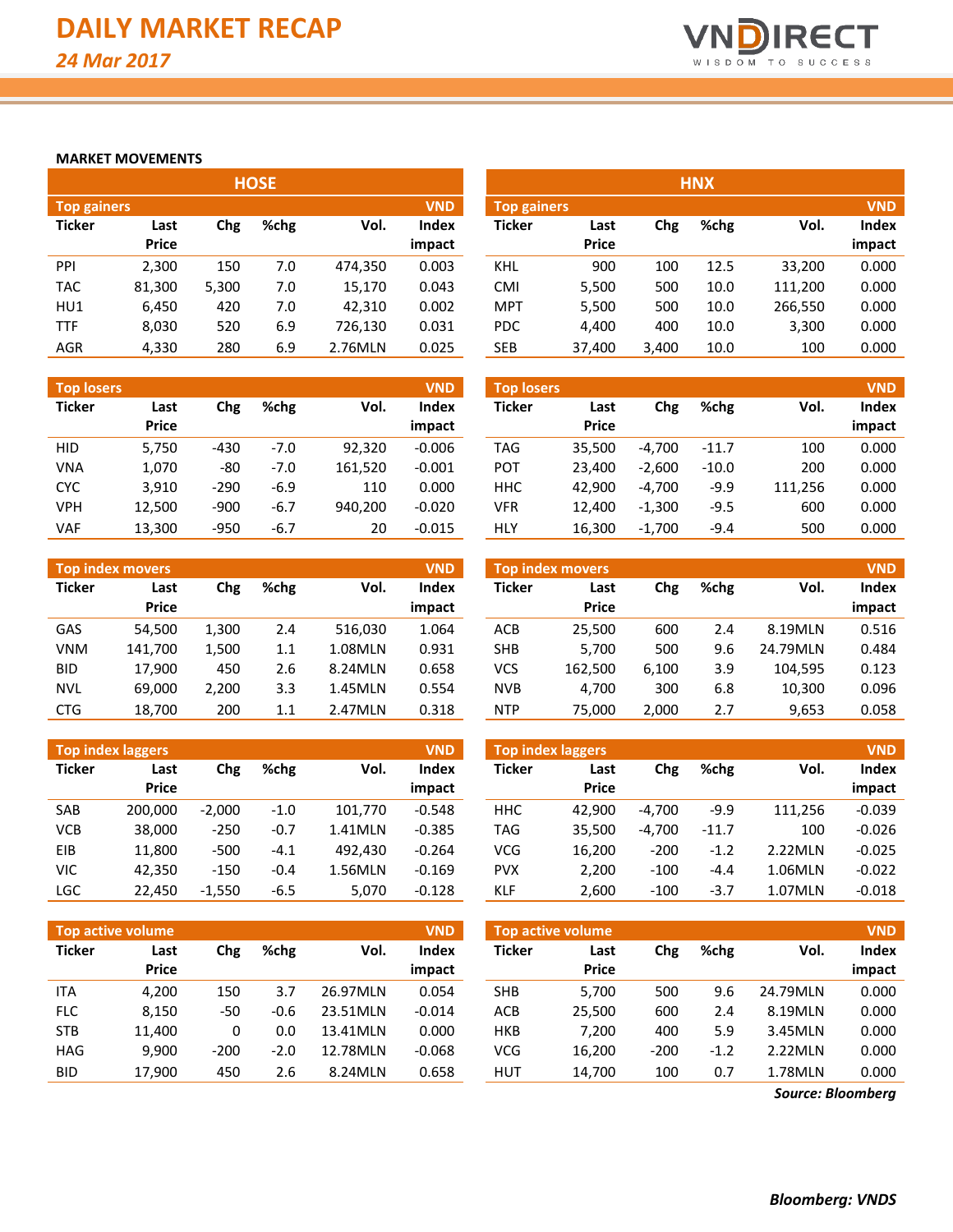

#### **FOREIGN ACTIVITIES**

| <b>Volume (Mn'shs)</b> | <b>HOSE</b> | d/d       | <b>HNX</b> | d/d      | Value (VND'bn)        | <b>HOSE</b> | d/d   | <b>HNX</b> | d/d                                                                                 |
|------------------------|-------------|-----------|------------|----------|-----------------------|-------------|-------|------------|-------------------------------------------------------------------------------------|
| <b>F.BUY</b>           | 11.4        | $-25.8%$  | 1.4        | $-12.2%$ | <b>BUY</b>            | 893         | 36.6% | 24         | 15.6%                                                                               |
| % of market            | 5.4%        |           | 1.8%       |          | % of market           | 20.4%       |       | 3.3%       |                                                                                     |
| <b>F.SELL</b>          | 11.2        | $-16.2\%$ | 1.1        | 153.9%   | <b>SELL</b>           | 709         | 82.7% |            | 26.0%                                                                               |
| % of market            | $0.0\%$     |           | 0.0%       |          | % of market           | 0.0%        |       | 1.1%       |                                                                                     |
| <b>NET BUY (SELL)</b>  | 0.2         |           | 0.2        |          | <b>NET BUY (SELL)</b> | 184         |       | 16         |                                                                                     |
|                        |             |           |            |          |                       |             |       |            | $C_{\text{max}}$ , $\mathbf{H}$ $\mathbf{C}$ $\mathbf{V}$ $\mathbf{H}$ $\mathbf{H}$ |

*Source: HSX, HNX*



| <b>Volume (Mn'shs)</b> | <b>HOSE</b> | % of 2016 |      | HNX % of 2016 | Value (VND'bn)        | <b>HOSE</b> | % of 2016 | <b>HNX</b> | % of 2016 |
|------------------------|-------------|-----------|------|---------------|-----------------------|-------------|-----------|------------|-----------|
| <b>BUY</b>             | 505.8       | 20.5%     | 59.3 | 15.0%         | <b>BUY</b>            | 23,087      | 25.3%     | 863        |           |
| % of market            | 6.0%        |           | 2.7% |               | % of market           | 14.0%       |           | 3.6%       |           |
| <b>SELL</b>            | 595.5       | 22.3%     | 40.0 | 12.2%         | <b>SELL</b>           | 20.640      | 20.9%     | 664        |           |
| % of market            | 7.1%        |           | 1.8% |               | % of market           | 12.5%       |           | 2.8%       |           |
| <b>NET BUY (SELL)</b>  | (89.7)      |           | 19.3 |               | <b>NET BUY (SELL)</b> | 2,447       |           | 200        |           |

*Source: HSX, HNX*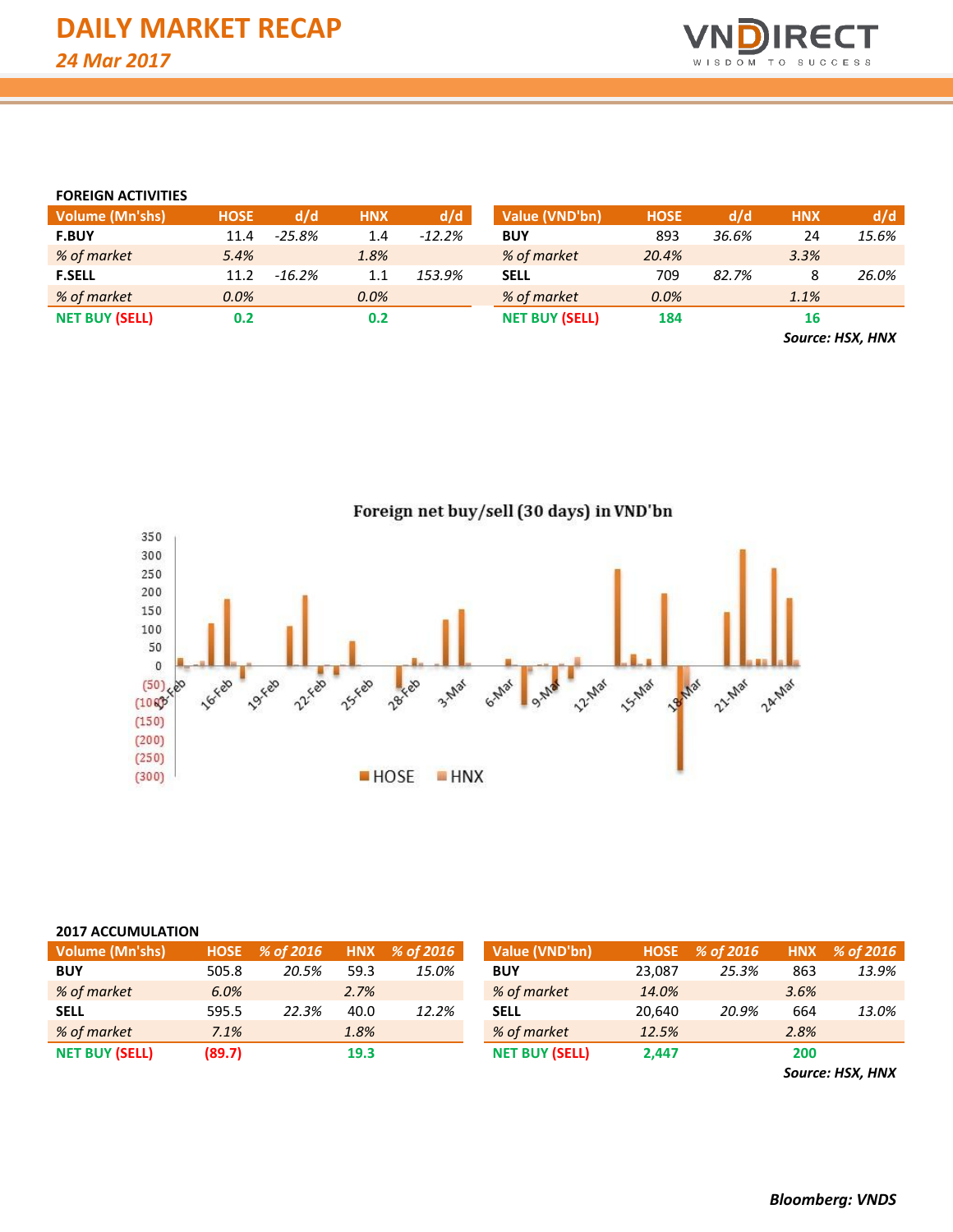

#### **FOREIGN ACTIVITIES**

|               |                               | <b>HOSE</b> |         |       |                        | <b>HNX</b>    |                                                |       |      |       |                 |  |  |  |
|---------------|-------------------------------|-------------|---------|-------|------------------------|---------------|------------------------------------------------|-------|------|-------|-----------------|--|--|--|
|               | Top buy by foreigners (value) |             |         |       | <b>VND'bn</b>          |               | <b>VND'bn</b><br>Top buy by foreigners (value) |       |      |       |                 |  |  |  |
| <b>Ticker</b> | Last<br><b>Price</b>          | Chg         | %chg    | Value | <b>Index</b><br>impact | <b>Ticker</b> | Last<br><b>Price</b>                           | Chg   | %chg | Value | Index<br>impact |  |  |  |
| <b>VNM</b>    | 141,700                       | 1,500       | 1.07    | 609.4 | 0.931                  | <b>PLC</b>    | 29,500                                         | 1,400 | 4.98 | 6.7   | 0.000           |  |  |  |
| <b>HPG</b>    | 43,050                        | 300         | 0.70    | 44.6  | 0.108                  | <b>PVS</b>    | 17,800                                         | 200   | 1.14 | 5.0   | 0.000           |  |  |  |
| <b>VJC</b>    | 128,000                       | 2,000       | 1.59    | 42.4  | 0.257                  | <b>VND</b>    | 14,500                                         | 500   | 3.57 | 2.3   | 0.000           |  |  |  |
| <b>VIC</b>    | 42,350                        | $-150$      | $-0.35$ | 29.4  | $-0.169$               | <b>VCS</b>    | 162,500                                        | 6,100 | 3.90 | 1.6   | 0.000           |  |  |  |
| <b>CTD</b>    | 206,000                       | 2,500       | 1.23    | 25.3  | 0.082                  | <b>VGC</b>    | 15,000                                         | 0     | 0.00 | 1.5   | 0.000           |  |  |  |

|               | Top sell by foreigners (value) |             |         |                                 | VND'bn   | Top sell by foreigners (value) |                      |        |         |              |                 |
|---------------|--------------------------------|-------------|---------|---------------------------------|----------|--------------------------------|----------------------|--------|---------|--------------|-----------------|
| <b>Ticker</b> | Last<br><b>Price</b>           | Chg<br>%chg |         | Value<br><b>Index</b><br>impact |          | <b>Ticker</b>                  | Last<br><b>Price</b> | Chg    | %chg    | <b>Value</b> | Index<br>impact |
| <b>VNM</b>    | 141.700                        | 1,500       | 1.07    | 540.7                           | 0.931    | <b>SHB</b>                     | 5,700                | 500    | 9.62    | 3.9          | 0.000           |
| <b>PVD</b>    | 20.500                         | 100         | 0.49    | 25.7                            | 0.016    | <b>CKV</b>                     | 13,600               | 200    | 1.49    | 0.7          | 0.000           |
| <b>VCB</b>    | 38,000                         | $-250$      | $-0.65$ | 24.6                            | $-0.385$ | <b>BVS</b>                     | 16,400               | 400    | 2.50    | 0.5          | 0.000           |
| SSI           | 23,050                         | 300         | 1.32    | 22.4                            | 0.063    | TTC                            | 19.300               | 1.100  | 6.04    | 0.4          | 0.000           |
| NVL           | 69.000                         | 2.200       | 3.29    | 10.0                            | 0.554    | LHC                            | 65.500               | $-600$ | $-0.91$ | 0.3          | 0.000           |

|               | Top net buy by foreigners (value) |             |         |       | <b>VND'bn</b>          | Top net buy by foreigners (value) | <b>VND'bn</b>        |       |      |              |                 |
|---------------|-----------------------------------|-------------|---------|-------|------------------------|-----------------------------------|----------------------|-------|------|--------------|-----------------|
| <b>Ticker</b> | Last<br><b>Price</b>              | Chg<br>%chg |         | Value | <b>Index</b><br>impact | <b>Ticker</b>                     | Last<br><b>Price</b> | Chg   | %chg | <b>Value</b> | Index<br>impact |
| <b>VNM</b>    | 141.700                           | 1.500       | 1.07    | 68.7  | 0.931                  | <b>PLC</b>                        | 29.500               | 1,400 | 4.98 | 6.6          | 0.000           |
| <b>HPG</b>    | 43,050                            | 300         | 0.70    | 44.2  | 0.108                  | <b>PVS</b>                        | 17,800               | 200   | 1.14 | 5.0          | 0.000           |
| <b>VJC</b>    | 128.000                           | 2.000       | 1.59    | 38.2  | 0.257                  | <b>VND</b>                        | 14,500               | 500   | 3.57 | 2.3          | 0.000           |
| <b>VIC</b>    | 42.350                            | $-150$      | $-0.35$ | 29.1  | $-0.169$               | <b>VCS</b>                        | 162.500              | 6.100 | 3.90 | 1.6          | 0.000           |
| <b>CTD</b>    | 206.000                           | 2.500       | 1.23    | 25.0  | 0.082                  | VGC                               | 15,000               | 0     | 0.00 | 1.5          | 0.000           |

|               | Top net sell by foreigners (value) |          |         |         | <b>VND'bn</b> | Top net sell by foreigners (value) | <b>VND'bn</b>        |        |         |              |        |
|---------------|------------------------------------|----------|---------|---------|---------------|------------------------------------|----------------------|--------|---------|--------------|--------|
| <b>Ticker</b> | Last<br><b>Price</b>               | Chg      | %chg    | Value   | <b>Index</b>  | <b>Ticker</b>                      | Last<br><b>Price</b> | Chg    | %chg    | <b>Value</b> | Index  |
|               |                                    |          |         |         | impact        |                                    |                      |        |         |              | impact |
| <b>PVD</b>    | 20.500                             | 100      | 0.49    | $-23.2$ | 0.016         | <b>SHB</b>                         | 5,700                | 500    | 9.62    | $-2.7$       | 0.000  |
| <b>VCB</b>    | 38,000                             | $-250$   | $-0.65$ | $-17.6$ | $-0.385$      | CKV                                | 13,600               | 200    | 1.49    | $-0.7$       | 0.000  |
| SSI           | 23,050                             | 300      | 1.32    | $-15.3$ | 0.063         | TTC                                | 19.300               | 1.100  | 6.04    | $-0.4$       | 0.000  |
| <b>DXG</b>    | 18.200                             | $-300$   | $-1.62$ | $-6.0$  | $-0.032$      | LHC                                | 65.500               | $-600$ | $-0.91$ | $-0.3$       | 0.000  |
| <b>GTN</b>    | 14,800                             | $-1,050$ | $-6.62$ | $-5.9$  | $-0.112$      | SD9                                | 8,000                | $-100$ | $-1.23$ | $-0.3$       | 0.000  |

*Source: Bloomberg, HOSE, HNX*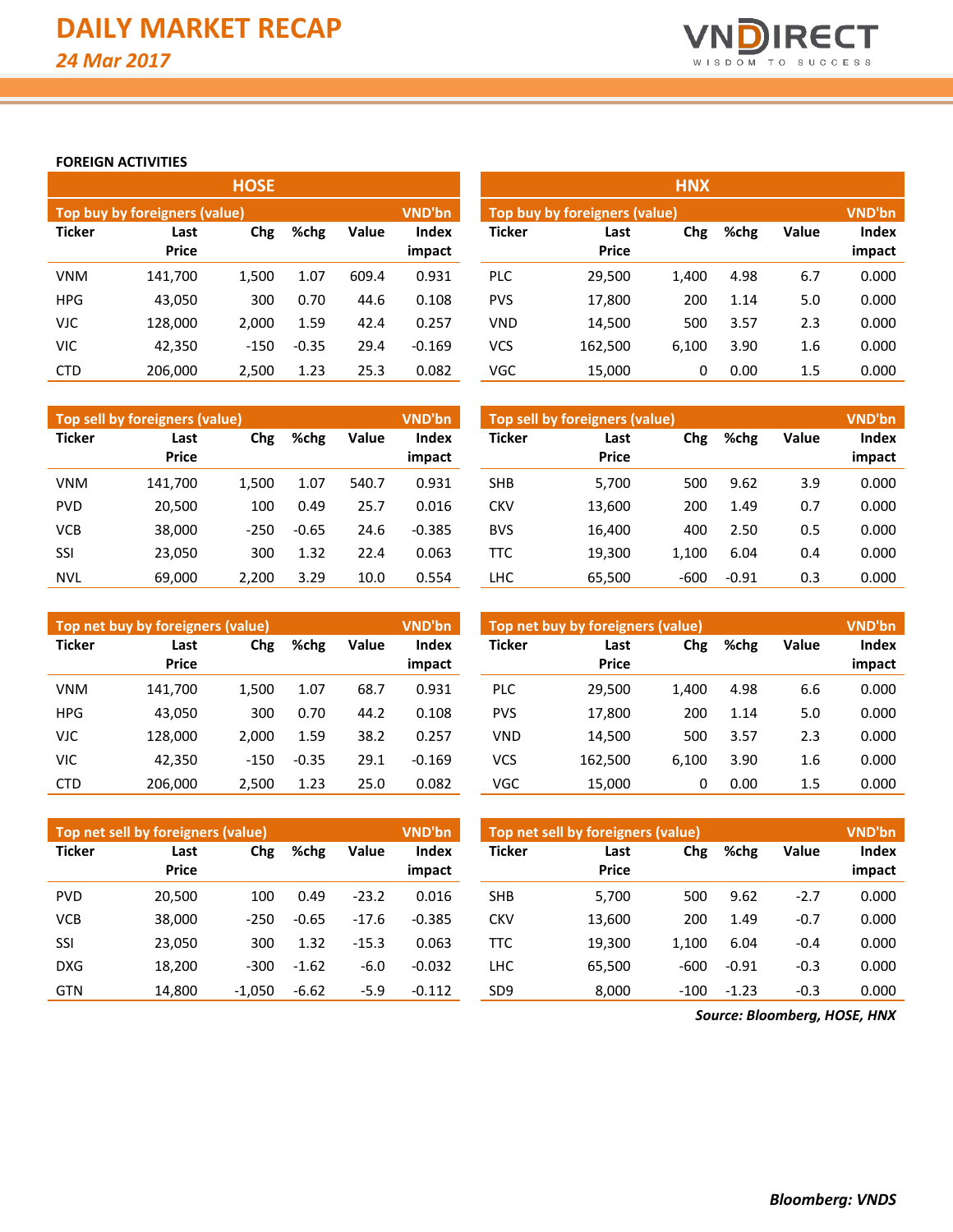

### **TOP 70 MARKET CAPS SNAPSHOT ON HOSE**

| No.            | <b>Ticker</b> | <b>Price</b> |         | Price change (%) |         | <b>Mkt. Cap</b> | Outs. Vol. | <b>Float ratio</b> | <b>Avail. FII</b> | Ave. daily vol. |             | <b>EPS</b>     |         | P/E              | P/B              | <b>ROE</b> | <b>ROA</b>     |
|----------------|---------------|--------------|---------|------------------|---------|-----------------|------------|--------------------|-------------------|-----------------|-------------|----------------|---------|------------------|------------------|------------|----------------|
|                |               | <b>VND</b>   | 1M      | 3M               | 6M      | <b>US\$mln</b>  | Mln'shs    | $\%$               | %                 | (30 days-shs)   | <b>T12M</b> | <b>Diluted</b> | 1Y Gr.  | $\boldsymbol{x}$ | $\boldsymbol{x}$ | $\%$       | $\%$           |
| 1              | <b>VNM VM</b> | 141,700      | 7.4     | 14.3             | 1.2     | 9,029           | 1,451      | 57.4               | 45.9              | 818,778         | 5,832       | 5,831          | 19.9    | 24.3             | 9.3              | 39.3       | 32.9           |
| $\overline{2}$ | <b>VCB VM</b> | 38,000       | 1.5     | 6.7              | 1.7     | 6,002           | 3,598      | 22.9               | 9.2               | 1,095,440       | 1,897       | 1,897          | 28.4    | 20.0             | 2.8              | 14.5       | 0.9            |
| 3              | SAB VM        | 200,000      | $-11.9$ | 0.0              | N/A     | 5,630           | 641        | 10.4               | 39.2              | 47,152          | 6,978       | 6,978          | 43.5    | 28.7             | 11.3             | 36.7       | 21.9           |
| $\overline{4}$ | <b>VIC VM</b> | 42,350       | $-6.4$  | 0.6              | $-4.5$  | 4,904           | 2,638      | 45.0               | 19.0              | 944,952         | 648         | 709            | 51.6    | 65.4             | 4.2              | 6.3        | 1.0            |
| 5              | <b>GAS VM</b> | 54,500       | $-11.7$ | $-12.1$          | $-20.6$ | 4,578           | 1,913      | 4.2                | 46.3              | 893,798         | 3,669       | 3,703          | $-15.8$ | 14.9             | 2.7              | 17.5       | 12.3           |
| 6              | <b>CTG VM</b> | 18,700       | 3.6     | 23.0             | 11      | 3,057           | 3,723      | 35.5               | 0.0               | 2,037,936       | 1,828       | 1,828          | 51.3    | 10.2             | 1.1              | 11.5       | 0.8            |
| 7              | <b>ROS VM</b> | 156,500      | 6.7     | 42.0             | 526.0   | 2,954           | 430        | 27.2               | 48.0              | 3,514,576       | 1,136       | 1,136          | N/A     | 137.8            | 13.8             | 11.7       | 7.4            |
| 8              | <b>BID VM</b> | 17,900       | 7.5     | 22.6             | 11.5    | 2,686           | 3,419      | 4.7                | 28.8              | 3,190,352       | 1,802       | 1,802          | 25.6    | 9.9              | 1.4              | 14.7       | 0.7            |
| 9              | <b>MSN VM</b> | 47,800       | 14.6    | 9.8              | 1.0     | 2,389           | 1,138      | 38.4               | 17.9              | 621,921         | 2,482       | 2,462          | 87.9    | 19.3             | 3.6              | 17.5       | 3.9            |
| 10             | <b>BVH VM</b> | 60,600       | 1.7     | 1.7              | $-7.3$  | 1,810           | 680        | 29.1               | 24.2              | 305,546         | 1,922       | 1,980          | 19.4    | 31.5             | 3.1              | 10.1       | 2.0            |
| 11             | <b>NVL VM</b> | 69,000       | 5.7     | N/A              | N/A     | 1,785           | 589        | 100.0              | 37.9              | 1,224,367       | N/A         | N/A            | N/A     | N/A              | N/A              | 10.9       | 1.9            |
| 12             | <b>VJC VM</b> | 128,000      | N/A     | N/A              | N/A     | 1,686           | 300        | 65.6               | 4.9               | N/A             | 8,726       | 8,726          | $-24.9$ | 14.7             | 8.5              | 68.7       | 14.3           |
| 13             | <b>HPG VM</b> | 43,050       | 6.4     | 0.2              | $-6.2$  | 1,593           | 843        | 50.7               | 13.3              | 3,829,497       | 7,160       | 7,162          | 82.3    | 6.0              | 1.8              | 35.3       | 22.5           |
| 14             | <b>MBB VM</b> | 15,650       | 10.6    | 18.6             | 11.4    | 1,177           | 1,713      | 45.2               | 0.0               | 905,392         | 1,716       | 1,715          | $-6.3$  | 9.1              | 1.1              | 12.1       | 1.2            |
| 15             | MWG VM        | 168,700      | 1.6     | 9.0              | 23.1    | 1,140           | 154        | 69.0               | 0.0               | 193,546         | 10,643      | 9,948          | 40.3    | 15.9             | 6.8              | 49.9       | 14.3           |
| 16             | <b>FPT VM</b> | 47,700       | 3.7     | 11.8             | 0.6     | 962             | 459        | 73.3               | 0.0               | 969,721         | 3,926       | 3,925          | 2.9     | 12.1             | 2.3              | 19.9       | 7.1            |
| 17             | STB VM        | 11,400       | 10.7    | 36.7             | 20.0    | 903             | 1,804      | 92.7               | 15.8              | 3,644,967       | 207         | 207            | $-77.1$ | 55.2             | 0.9              | 1.6        | 0.1            |
| 18             | <b>BHN VM</b> | 87,300       | $-21.4$ | N/A              | N/A     | 888             | 232        | 100.0              | 31.6              | 8,403           | 3,128       | 3,128          | $-14.3$ | 27.9             | 3.9              | N/A        | N/A            |
| 19             | <b>CTD VM</b> | 206,000      | 1.5     | 12.9             | 13.5    | 696             | 77         | 89.1               | 6.9               | 148,745         | 20,807      | 20,894         | 88.6    | 9.9              | 2.5              | 28.5       | 14.5           |
| 20             | <b>EIB VM</b> | 11,800       | 11.3    | 22.9             | 11.3    | 637             | 1,229      | 75.6               | 0.7               | 446,872         | 251         | 251            | 661.5   | 47.0             | 1.1              | 2.3        | 0.2            |
| 21             | <b>SSI VM</b> | 23,050       | 8.2     | 18.8             | 6.7     | 496             | 490        | 57.2               | 44.3              | 2,225,199       | 1,825       | 1,827          | 9       | 13               | 2                | 12.8       | $\overline{7}$ |
| 22             | <b>DHG VM</b> | 125,000      | 7.9     | 31.9             | 15.7    | 478             | 87         | 32                 | 0.0               | 82,012          | 7,349       | 7,035          | 22      | 17               | 3.8              | 24         | 19             |
| 23             | <b>DPM VM</b> | 24,100       | $-1.0$  | 5.9              | $-15.3$ | 414             | 391        | 35.4               | 28.6              | 1,041,463       | 2,584       | 61             | $-98$   | 9                | 1.2              | 12         | 11             |
| 24             | <b>HSG VM</b> | 47,750       | $-1.2$  | $-6.9$           | 15.1    | 412             | 197        | 54.0               | 20.5              | 1,245,375       | 9,238       | 7,350          | 120.2   | 5.2              | 2.3              | 41.0       | 13.8           |
| 25             | NT2 VM        | 32,400       | 2.0     | 17.8             | $-11.5$ | 409             | 288        | 27.9               | 27.3              | 324,523         | 3,718       | 3,701          | $-5.0$  | 8.7              | 1.9              | 22.0       | 8.8            |
| 26             | <b>CII VM</b> | 38,000       | 7.2     | 33.3             | 32.2    | 402             | 241        | 54.7               | 12.6              | 2,342,742       | 3,473       | 3,142          | 14      | 11               | 2.6              | 25         | $\overline{7}$ |
| 27             | <b>HNG VM</b> | 11,750       | 36.6    | 83.6             | 116.8   | 396             | 767        | 29.5               | 48.4              | 2,039,554       | $-1,273$    | $-1,273$       | N/A     | N/A              | 0.9              | $-9.5$     | $-3.0$         |
| 28             | <b>BMP VM</b> | 198,000      | 5.1     | 2.2              | 12.8    | 395             | 45         | 61.8               | 0.5               | 63,144          | 13,691      | 13,691         | 20.0    | 14.5             | 3.8              | 28.3       | 23.4           |
| 29             | HT1 VM        | 23,000       | 16.8    | 10.6             | $-0.4$  | 385             | 382        | 19.7               | 39.6              | 377,919         | 2,131       | 2,131          | 10.1    | 10.8             | 1.7              | 16.9       | 6.9            |
| 30             | <b>KDC VM</b> | 41,500       | 9.5     | 22.1             | 9.5     | 375             | 206        | 36.6               | 39.0              | 452,709         | 5,668       | 5,624          | $-75.1$ | 7.3              | 1.4              | 20.7       | 15.0           |
| 31             | <b>REE VM</b> | 26,800       | 1.1     | 11.7             | 21.0    | 365             | 310        | 48.3               | 0.0               | 1,101,346       | 3,525       | 3,526          | 27.9    | 7.6              | 1.2              | 16.2       | 10.4           |
| 32             | <b>PVD VM</b> | 20,500       | $-11.1$ | $-4.0$           | $-11.9$ | 345             | 383        | 48.1               | 21.5              | 2,162,133       | 260         | 201            | $-94.7$ | 77.3             | 0.6              | 0.9        | 0.5            |
| 33             | <b>HAG VM</b> | 9,900        | 30.6    | 79.7             | 93.0    | 343             | 790        | 54.2               | 35.7              | 9,706,644       | $-1,279$    | $-1,291$       | N/A     | N/A              | 0.6              | $-7.2$     | $-2.0$         |
| 34             | <b>PNJ VM</b> | 74,600       | $-2.1$  | 10.5             | $-0.5$  | 322             | 98         | 68.0               | 0.0               | 117,723         | 4,129       | 4,580          | 240.1   | 18.1             | 4.9              | 28.0       | 13.7           |
| 35             | <b>KBC VM</b> | 14,650       | 2.1     | 8.1              | $-21.9$ | 302             | 470        | 73.7               | 18.1              | 2,821,736       | 1,188       | 1,188          | $-11.4$ | 12.3             | 0.9              | 7.5        | 3.9            |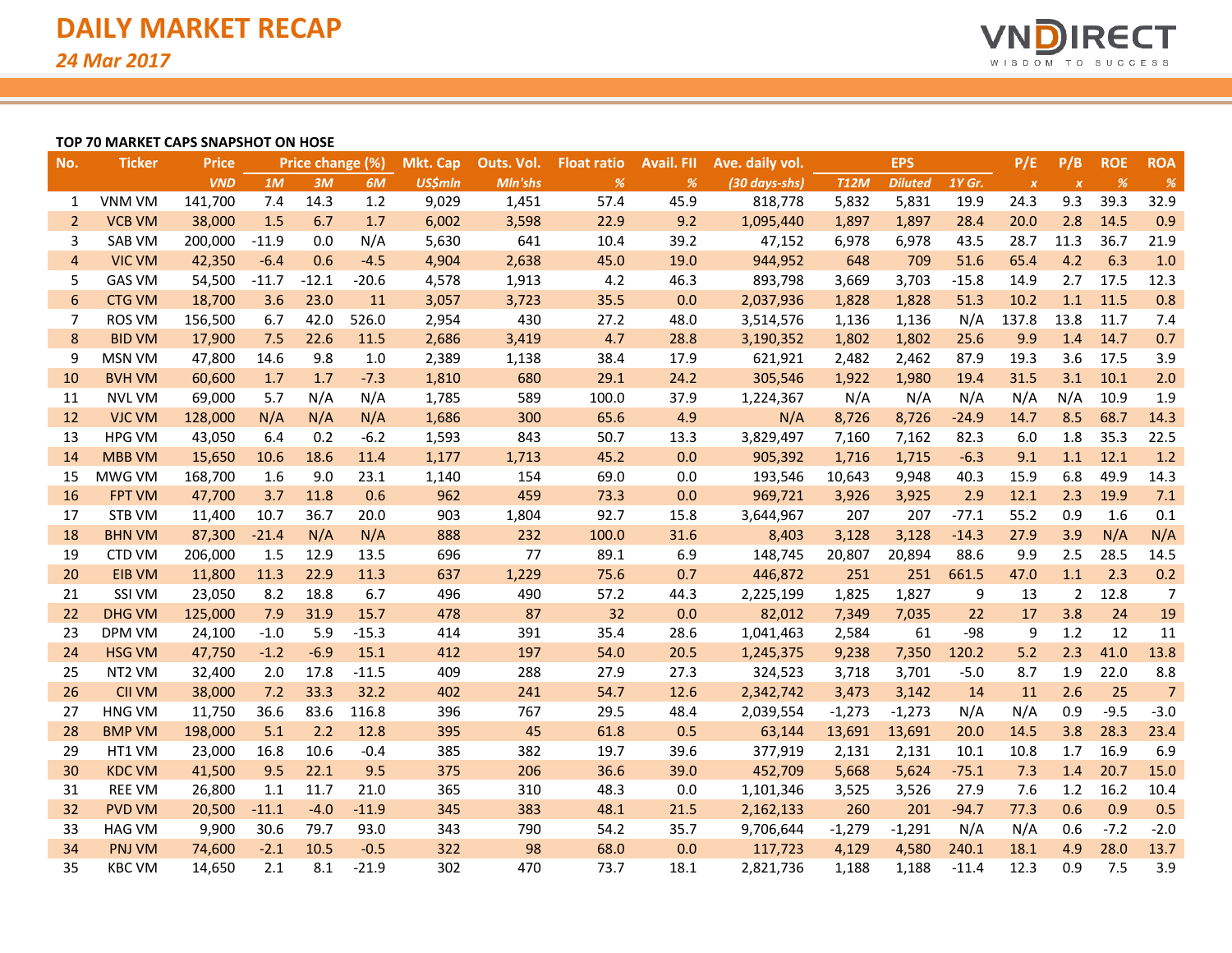

|     |               |              |         |                  |         |                 |            |                    |                   |                 |             |                |         |                           |                           |            |                |  | (Continued) |  |
|-----|---------------|--------------|---------|------------------|---------|-----------------|------------|--------------------|-------------------|-----------------|-------------|----------------|---------|---------------------------|---------------------------|------------|----------------|--|-------------|--|
| No. | <b>Ticker</b> | <b>Price</b> |         | Price change (%) |         | <b>Mkt. Cap</b> | Outs. Vol. | <b>Float ratio</b> | <b>Avail. FII</b> | Ave. daily vol. |             | <b>EPS</b>     |         | P/E                       | P/B                       | <b>ROE</b> | <b>ROA</b>     |  |             |  |
|     |               | <b>VND</b>   | 1M      | 3M               | 6M      | <b>US\$mln</b>  | Mln'shs    | %                  | %                 | (30 days-shs)   | <b>T12M</b> | <b>Diluted</b> | 1Y Gr.  | $\boldsymbol{\mathsf{x}}$ | $\boldsymbol{\mathsf{x}}$ | $\%$       | %              |  |             |  |
| 36  | <b>TCH VM</b> | 18,400       | 12.2    | 6.1              | N/A     | 293             | 363        | 52.5               | 49.0              | 860,186         | N/A         | N/A            | N/A     | N/A                       | 1.5                       | N/A        | N/A            |  |             |  |
| 37  | <b>GMD VM</b> | 35,250       | 4.0     | 33.5             | 24.1    | 278             | 179        | 75.1               | 0.0               | 1,080,779       | 2,043       | 1,957          | $-10.3$ | 17.3                      | 1.2                       | 7.1        | 4.0            |  |             |  |
| 38  | <b>SBT VM</b> | 24,500       | 1.4     | $-3.9$           | 3.1     | 272             | 253        | 51.4               | 42.1              | 1,354,344       | 1,051       | 1,148          | 29.3    | 23.3                      | 2.1                       | 9.2        | 4.5            |  |             |  |
| 39  | <b>KDH VM</b> | 24,200       | 10.5    | 19.8             | 16.1    | 249             | 234        | 55.3               | 0.6               | 157,306         | 1,615       | 1,615          | 0.7     | 15.0                      | 1.7                       | 11.3       | 4.6            |  |             |  |
| 40  | <b>DCM VM</b> | 10,550       | $-1.4$  | $-1.4$           | $-5.0$  | 245             | 529        | 24.3               | 45.0              | 822,179         | 1,171       | 1,171          | N/A     | 9.0                       | 1.0                       | 10.3       | 4.5            |  |             |  |
| 41  | <b>PPC VM</b> | 17,300       | 3.0     | 1.2              | 18.5    | 242             | 318        | 15.0               | 33.3              | 79,220          | 1,707       | 1,706          | $-3.2$  | 10.1                      | 1.1                       | 10.0       | 5.0            |  |             |  |
| 42  | <b>HBC VM</b> | 55,600       | 4.7     | 90.7             | 91.7    | 233             | 95         | 77.8               | 26.4              | 2,660,455       | 5,883       | 6,056          | 624.5   | 9.5                       | 3.2                       | 41.2       | 6.1            |  |             |  |
| 43  | <b>FLC VM</b> | 8,150        | 4.5     | 66.3             | 57.6    | 228             | 638        | 68.3               | 41.6              | 27,329,800      | 1,735       | 1,730          | $-11.4$ | 4.7                       | 0.6                       | 13.5       | 7.1            |  |             |  |
| 44  | <b>VHC VM</b> | 51,500       | 5.3     | $-8.5$           | $-12.0$ | 209             | 92         | 30.5               | 71.8              | 125,285         | 5,819       | 6,008          | 83.5    | 8.9                       | 2.0                       | 24.1       | 12.2           |  |             |  |
| 45  | <b>BIC VM</b> | 39,650       | $-0.9$  | 4.3              | 3.0     | 204             | 117        | 99.7               | 1.5               | 7,223           | 1,094       | 1,082          | $-20.3$ | 36.2                      | 2.3                       | 6.3        | 2.9            |  |             |  |
| 46  | DXG VM        | 18,200       | 6.7     | 53.6             | 59.5    | 202             | 253        | 81.0               | 20.1              | 3,577,949       | 2,536       | 2,887          | 29.6    | 7.2                       | 1.4                       | 22.3       | 11.8           |  |             |  |
| 47  | <b>VCF VM</b> | 170,000      | $-2.3$  | 0.0              | 20.6    | 198             | 27         | N/A                | 19.3              | 108             | 14,294      | 14,450         | 30.0    | 11.9                      | 2.1                       | 19.4       | 13.4           |  |             |  |
| 48  | <b>PAN VM</b> | 43,400       | $-1.1$  | 1.2              | $-5.7$  | 195             | 102        | 54.1               | 53.9              | 7,219           | 2,548       | 2,538          | 0.0     | 17.0                      | 1.9                       | 11.4       | 6.9            |  |             |  |
| 49  | <b>LGC VM</b> | 22,450       | $-25.0$ | $-10.6$          | $-3.6$  | 190             | 193        | N/A                | 4.0               | 2,337           | 1,867       | 1,867          | -44.5   | 12.0                      | 1.7                       | 14.6       | 4.6            |  |             |  |
| 50  | <b>HCM VM</b> | 32,050       | 3.1     | 18.3             | 9.0     | 182             | 130        | 39.4               | 0.0               | 691,486         | 2,395       | 2,395          | 42.8    | 13.4                      | 1.7                       | 13.0       | 8.4            |  |             |  |
| 51  | <b>TRA VM</b> | 118,700      | 1.5     | 4.1              | 6.0     | 180             | 35         | 58.1               | 1.3               | 4,072           | 6,096       | 6,096          | 29.1    | 19                        | 4.4                       | 23         | 16             |  |             |  |
| 52  | <b>ITA VM</b> | 4,200        | $-1.4$  | 12.6             | $-2.1$  | 173             | 938        | 61.8               | 38.0              | 7,553,979       | 60.1        | 57             | $-65.7$ | 69.8                      | 0.4                       | 0.5        | 0.4            |  |             |  |
| 53  | TLG VM        | 102,400      | 1.4     | 3.4              | $-3.4$  | 172             | 38         | 4.1                | 21.0              | 4,776           | 5,828       | 5,506          | 24.8    | 17.6                      | 4.2                       | 25.6       | 17.9           |  |             |  |
| 54  | <b>BHS VM</b> | 12,950       | 25.0    | 17.3             | $-0.6$  | 169             | 298        | 72.3               | 41.1              | 2,232,432       | 1,455       | 1,546          | 30.6    | $\overline{9}$            | 1.0                       | 12         | 5              |  |             |  |
| 55  | <b>NLG VM</b> | 26,800       | 19.1    | 22.9             | 19.6    | 167             | 142        | 56.0               | 4.1               | 343,223         | 2,426       | 2,142          | 61.8    | 11                        | 1.5                       | 14         | 6              |  |             |  |
| 56  | <b>DRC VM</b> | 32,000       | $-0.2$  | 0.6              | $-20.9$ | 167             | 119        | 39.4               | 18.2              | 349,063         | 3,326       | 3,680          | 1.6     | 9.6                       | 2.4                       | 24.3       | 13.3           |  |             |  |
| 57  | <b>GTN VM</b> | 14,800       | $-31.8$ | $-17.1$          | $-20.9$ | 162             | 250        | 46.3               | 48.9              | 1,766,016       | 88          | 97             | $-87.3$ | 168.7                     | 1.3                       | 0.8        | 0.5            |  |             |  |
| 58  | <b>CAV VM</b> | 62,600       | 11.2    | 15.7             | 8.8     | 158             | 58         | 51.4               | 45.3              | 40,821          | 7,801       | 7,801          | 155.0   | 8                         | 4.6                       | 24         | 9              |  |             |  |
| 59  | <b>PVT VM</b> | 12,600       | $-2.3$  | 5.9              | $-12.5$ | 156             | 281        | 48.9               | 25.1              | 797,502         | 1,393       | 1,468          | 22.8    | 9                         | 1.0                       | 11         | $\overline{4}$ |  |             |  |
| 60  | <b>PGD VM</b> | 39,400       | 1.0     | $-1.5$           | $-1.7$  | 156             | 90         | 49.5               | 45.6              | 74,337          | 2,438       | 2,267          | $-38.8$ | 16                        | 2.6                       | 17         | 8              |  |             |  |
| 61  | ASM VM        | 15,650       | 2.3     | 6.8              | 3.0     | 151             | 220        | 83.0               | 45.7              | 1,475,975       | 967.2       | 967            | 57      | 16.2                      | 1.3                       | 8.4        | 4.8            |  |             |  |
| 62  | <b>VSH VM</b> | 15,900       | $-1.2$  | 1.9              | 1.3     | 144             | 206        | 69.3               | 34.0              | 52,274          | 1,235.8     | 1,251          | 5.1     | 12.9                      | 1.2                       | 9.1        | 4.6            |  |             |  |
| 63  | DMC VM        | 90,200       | 14.9    | 34.4             | 0.2     | 138             | 35         | 1.2                | 41.1              | 74,821          | 4,857       | 4,851          | 44.2    | 18.6                      | 3.5                       | 20.1       | 16.5           |  |             |  |
| 64  | <b>PDR VM</b> | 15,350       | 5.9     | 17.2             | 17.2    | 136             | 202        | 38.3               | 47.5              | 919,672         | 1,182       | 1,200          | 35      | 13.0                      | 1.3                       | 10.2       | 2.9            |  |             |  |
| 65  | PC1 VM        | 39,500       | 11.3    | 6.9              | N/A     | 131             | 75         | 100.0              | 24.9              | 249,405         | 4,064       | 4,064          | $-55.7$ | 9.7                       | 1.5                       | 18.8       | 7.9            |  |             |  |
| 66  | <b>DVP VM</b> | 71,400       | $-2.2$  | 4.1              | $-4.2$  | 125             | 40         | 19.9               | 33.6              | 1,171           | 7,171       | 7,170          | 2.0     | 10.0                      | 3.1                       | 31.0       | 26.3           |  |             |  |
| 67  | <b>CHP VM</b> | 22,600       | 0.0     | 10.2             | N/A     | 125             | 126        | 20.0               | 45.6              | 15,991          | 2,045       | 2,046          | $-17.6$ | 11.0                      | 1.7                       | 15.6       | 8.1            |  |             |  |
| 68  | <b>PTB VM</b> | 130,300      | $-0.5$  | 7.2              | 5.9     | 124             | 22         | 59.5               | 38.5              | 78,713          | 11,893      | 12,284         | 83.4    | 11.0                      | 3.7                       | 40.0       | 17.1           |  |             |  |
| 69  | VSC VM        | 57,400       | $-4.7$  | 12.1             | $-21.4$ | 115             | 46         | 86.9               | 0.0               | 107,793         | 5,563       | 5,516          | $-10.0$ | 10.3                      | 1.9                       | 19.4       | 11.0           |  |             |  |
| 70  | <b>SKG VM</b> | 76,000       | $-0.9$  | 6.0              | $-15.7$ | 114             | 34         | 42.8               | 0.1               | 45,875          | 6,212       | 6,213          | 10.6    | 12.2                      | 3.7                       | 34.9       | 34.3           |  |             |  |

*Source: Bloomberg*